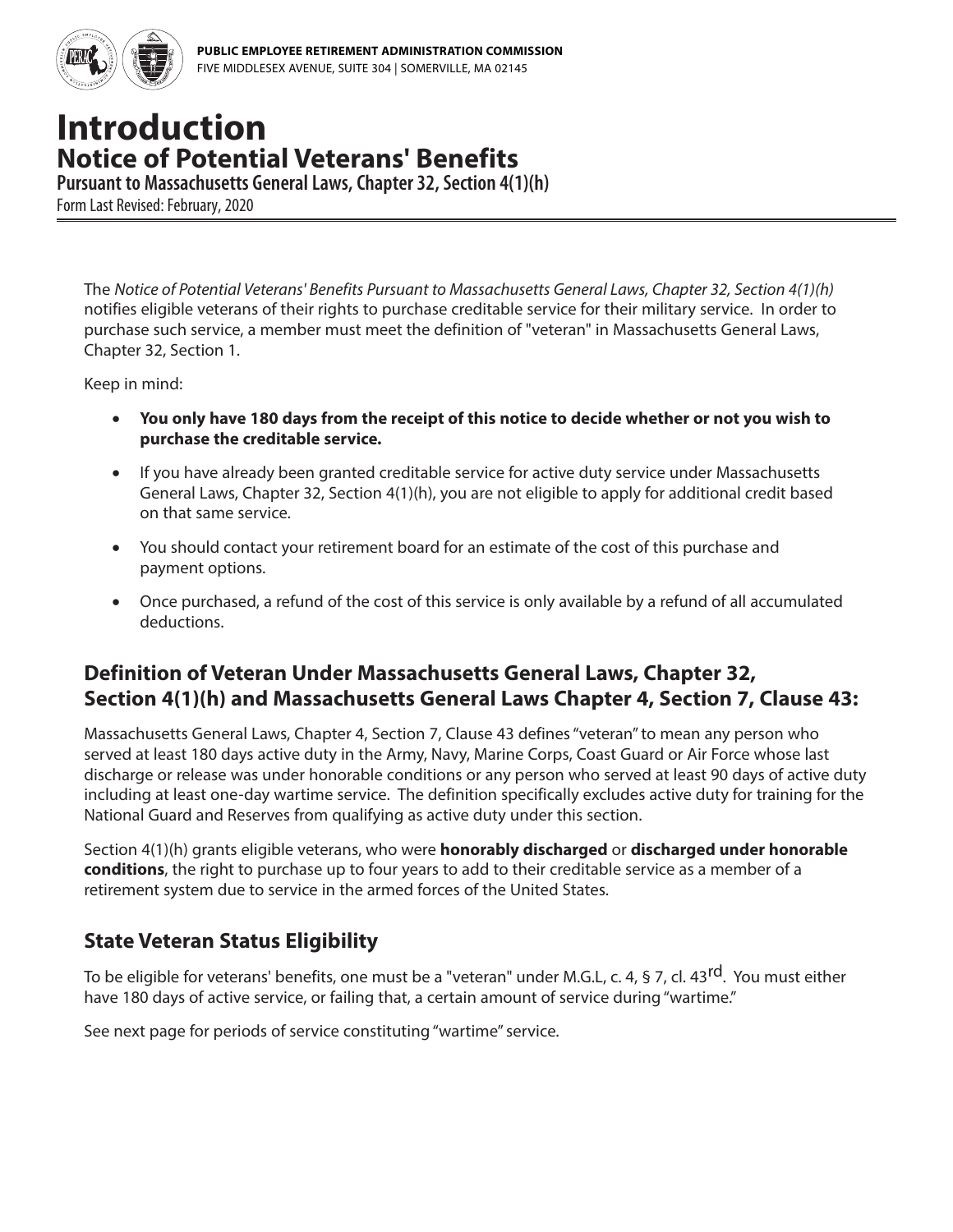

# **Introduction** *(Continued)* **Notice of Potential Veterans' Benefits**

**Pursuant to Massachusetts General Laws, Chapter 32, Section 4(1)(h)** Form Last Revised: February, 2020 2

## **Periods of Service Constituting "Wartime" Service**

| <b>Era of Service</b>                                                          | <b>Dates</b>                            | <b>Requirement for Veteran Status</b>                                                                                           |
|--------------------------------------------------------------------------------|-----------------------------------------|---------------------------------------------------------------------------------------------------------------------------------|
| <b>WORLD WAR II</b><br>(Merchant Marine:<br>7-Dec-1941 through<br>31-Dec-1946) | 16-Sep-1940<br>25-Jul-1947              | 90 days of active duty service, one (1) day during "wartime" and<br>a last discharge or release under honorable conditions.     |
| <b>KOREA</b>                                                                   | 25-Jun-1950<br>31-Jan-1955              | 90 days of active duty service, one (1) day during "wartime" and<br>a last discharge or release under honorable conditions.     |
| <b>Korean Defense</b><br><b>Service Medal</b>                                  | 28-Jul-1954<br>(to be determined later) | 90 days of active duty service, last discharge under honorable<br>conditions and recipient of the Korean Defense Service Medal. |
| <b>VIETNAM</b>                                                                 | 5-Aug-1964<br>7-May-1975                | 90 days of active duty service, one (1) day during "wartime" and<br>a last discharge or release under honorable conditions.     |
| Lebanon Campaign*                                                              | 25-Aug-1982<br>(to be determined later) | 90 days of active duty service, one (1) day during "wartime" and<br>a last discharge or release under honorable conditions.     |
| Grenada Campaign*                                                              | 25-Oct-1983<br>15-Dec-1983              | 90 days of active duty service, one (1) day during "wartime" and<br>a last discharge or release under honorable conditions.     |
| Panama Campaign*                                                               | 20-Dec-1989<br>31-Jan-1990              | 90 days of active duty service, one (1) day during "wartime" and<br>a last discharge or release under honorable conditions.     |
| <b>PERSIAN GULF</b>                                                            | 2-Aug-1990<br>(to be determined later)  | 90 days of active duty service, one (1) day during "wartime" and<br>a last discharge or release under honorable conditions.     |

\* Naval and Marine DD-214 must indicate Expeditionary Medal. All DD-214's must specify campaign: **Lebanon**, **Granada**, or **Panama**.

For GUARD MEMBERS to qualify they must have 180 days and have been activated under Title 10 of the U.S. Code **-OR-**Members who were activated under Title 10 or Title 32 of the U.S. Code or Massachusetts General Laws, Chapter 33, Sections 38, 40, and 41 must have 90 days, at least one of which was during wartime, per the above chart.

For RESERVISTS to qualify, they must have been called to regular active duty for at least 180 days or 90 days, one of which was wartime according to the above chart.

## **National Guard and Reserve Service**

Members who served in the National Guard or Reserves, who qualify as a veteran, may purchase creditable service at a ratio of 5 years of Guard or Reserve service to 1 year of creditable service.

## **Training Duty Exclusion**

**For purposes of determining veteran's status** active duty service in the armed forces shall not include active duty for training in the Army or Air National Guard or active duty for training as a Reservist in the Armed Forces of the United States.

## **Minimum Service Exception (For Death or Disability)**

It is not necessary that an applicant have completed the minimum service for wartime or peacetime campaign if he/she served some time in the campaign and was awarded the Purple Heart, or suffered a service-connected disability per the Discharge Certificate, or died in the service under honorable conditions.